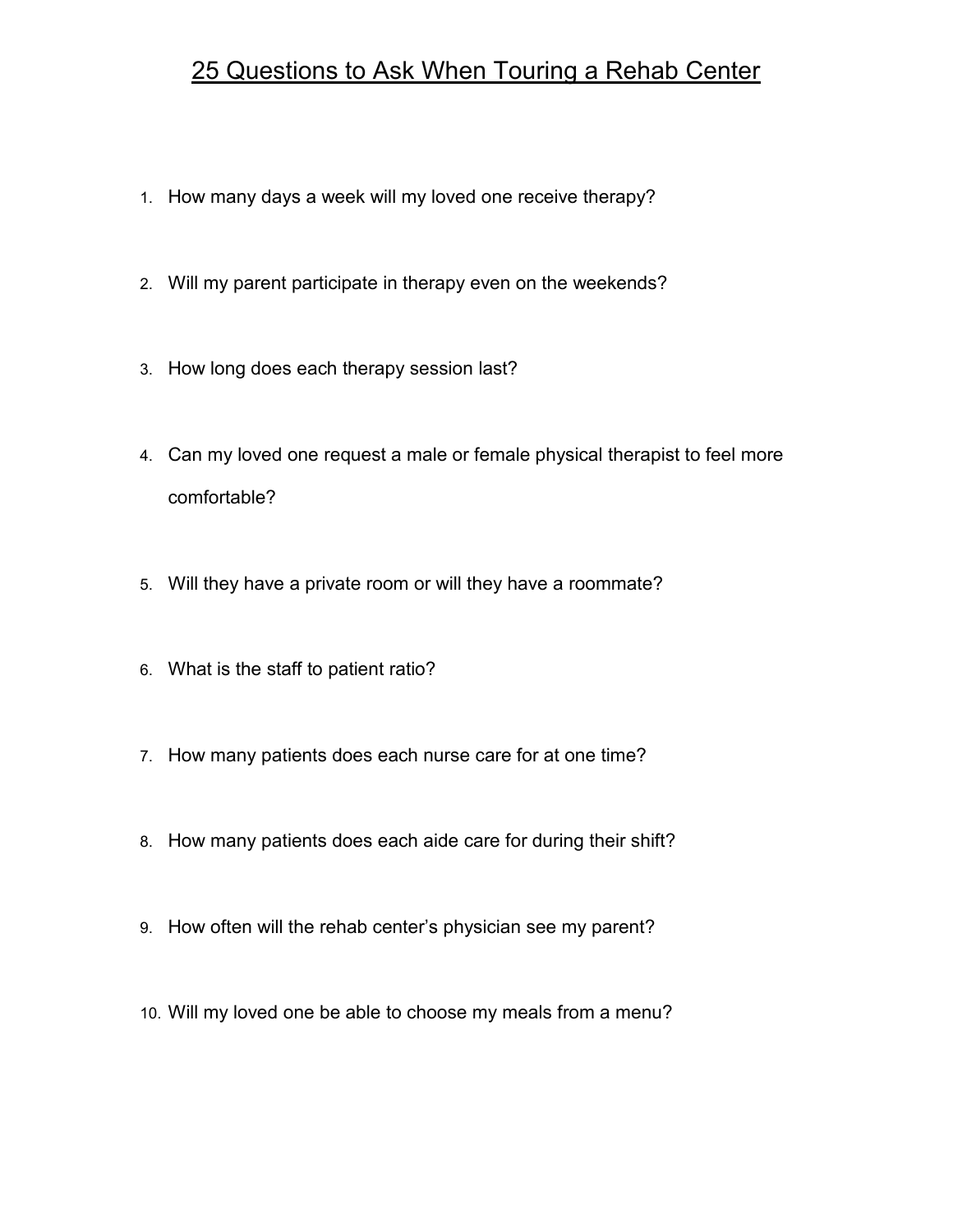## 25 Questions to Ask When Touring a Rehab Center

11. Where will my parent eat?

- 12. Are the staff members your own or are they contracted?
- 13. How long is the average tenure of staff?
- 14. What expertise and special certifications does the nursing staff have?
- 15. What credentials and experience do the therapy teams have?
- 16. Do you accept my parent's insurance?
- 17. Can we visit anytime or are there visitation hours?
- 18. Can I observe the therapy sessions?
- 19. What will my loved one do during the times they're not receiving therapy?
- 20. Do you have an internet connection for laptops or tablet devices?
- 21. Will my parent have their own television? Does it have cable?